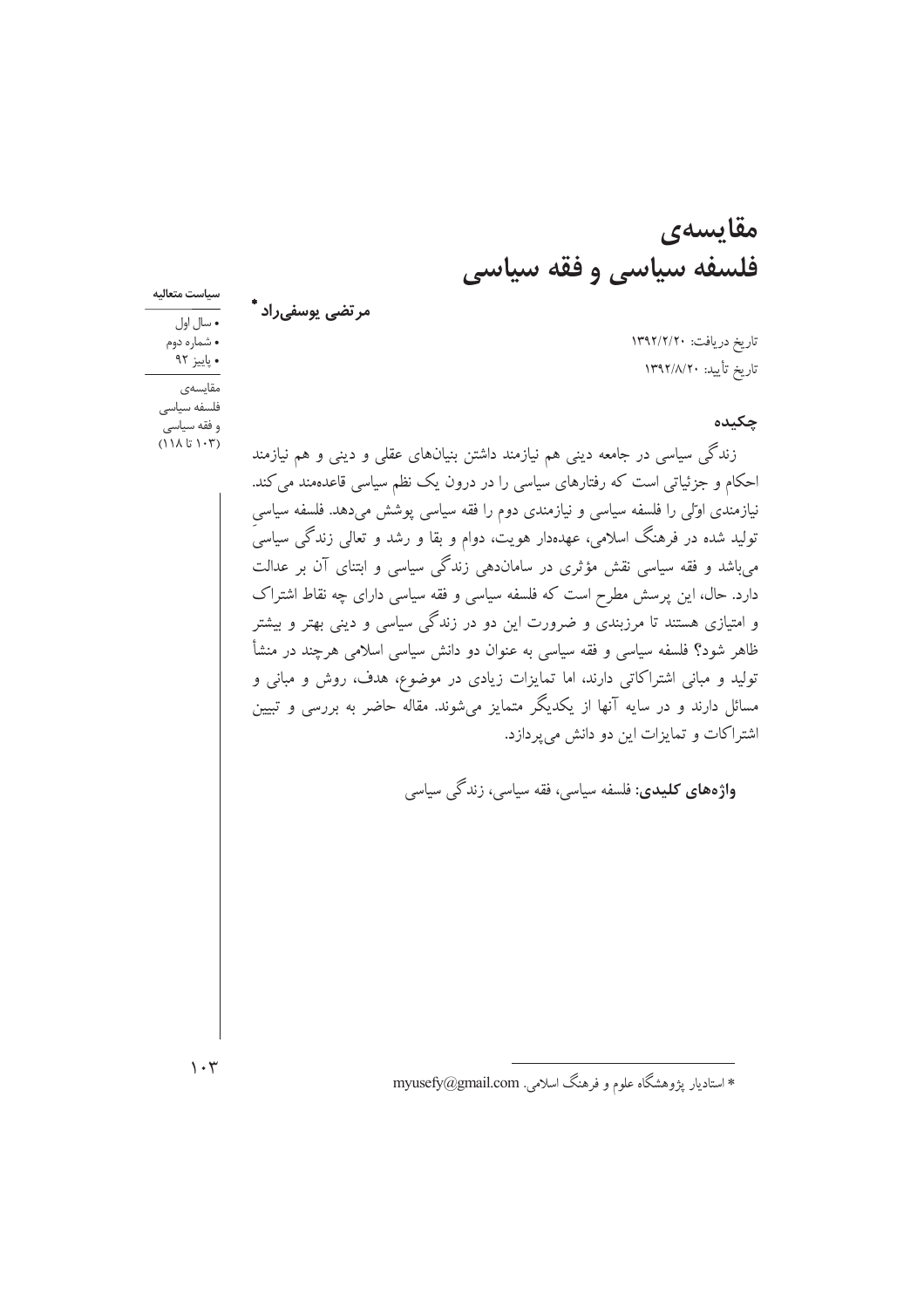مقدمه

در جامعه دیندار مسلمان و اسلامی، زمانی زندگی بر اسلوب و روش دینی پیش می رود و ماهیت خود را حفظ می کند و به آرمانهای خود دست می یابد که اصول، اهداف، آرمانها و قواعد نظم دهنده به زندگی از درون سنت دینی و فکری خود اقتباس شده ىاشد.

فلسفه سیاسی و فقه سیاسی از دانشهایی هستند که سهم بهسزایی در مجموعه دانشهای سیاسی تمدن اسلامی دارند و امروز نیز بهطور مستقیم و غیرمستقیم در ابعاد مختلف زندگی مؤمنانه نقش مؤثری ایفا میکنند. این دو دانش عهده دار تعیین اهداف، آرمانها و ترسیم و تعیین بایستهها و شایستههای اخلاقی و تکلیفی زندگی سیاسی و زندگی مؤمنانه هستند، هرچند به جهت جایگاه و نقش دانشی خود دارای تمایزات عمدهای نیز می باشند. آنچه در این نوشتار مورد توجه اساسی قرار می گیرد، برجسته ساختن تمایزات این دو می باشد، گرچه به موارد اشتراکی آنها نیز پرداخته می شود.

در این مقاله ادعا آن است که فلسفه سیاسی و فقه سیاسی هرچند در منشأ تولید خود به عنوان دو دانش سیاسی اسلامی و نیز در مبانی، اشتراکاتی دارند، اما در موضوع، هدف، روش، مبانی و مسائل، دارای تمایزات زیادی هستند و با آنها از یکدیگر متمایز م<sub>ی شو</sub> ند.

ضرورت برخورداری جوامع سیاسی از فلسفه سیاسی بر هیچ متفکری پنهان نیست (ر.ک: اشتراوس، ۱۳۷۳) و در فرهنگ و تمدن اسلامی و دانشهای سیاسی آن این ضرورت را فیلسوفانی چون فارابی و خواجه نصیرالدین طوسی مبرهن ساختهاند. از طرف دیگر، چه فیلسوفانی که یاد شد و چه صاحبنظران متأخر ضرورت ابتنای زندگی سیاسی بر یک شریعت خاص و دریافت احکام زندگی سیاسی از آن شریعت از طریق فقه سیاسی را نیز مبرهن نمودهاند (ر.ک: فارابی، ۱۳۵۰: ۶۴ و۶۷ همو، ۱۹۸۶: ۴۳-۴۴؛ طوسی،۱۳۷۳: ۴۰-۴۱). خواجه نصیرالدین طوسی در بحث تقسیم علوم و تقسیمات حکمت عملی بهطور مختصر از ضرورت هر یک در تأمین بخشی از نیازهای زندگی سیاسی بحث کرده و به نسبتسنجی (نه مقايسه) اين دو پرداخته است. از صاحبنظران متأخر و علاقهمند به اين بحث مي توان از سید صادق حقیقت، مصطفی ملکیان و سید علی میرموسوی نام برد. سید صادق حقیقت در مقاله «ارتباط ميان فلسفه سياسي و فقه سياسي» (حقيقت، ١٣٧٨: ٩٣) توجه اساسي خود را به تعیین نوع رابطه میان فلسفه سیاسی و فقه سیاسی معطوف نموده و در عین حال برخی از تمایزات این دو را یاد آور شده است. مصطفی ملکیان در *راهی به رهایی* (ملکیان،۱۳۸۱: ۴۷۷) در حد یک قضاوت کلی به تعیین نوع رابطه و نسبت سنجی میان این دو برآمده است و سید علی میرموسوی در مقاله «اعتبار و قلمرو فقه سیاسی» (میرموسوی، ۱۳۸۹: ۸۹) به تعییین

علمى پژوهشی

فصلنامه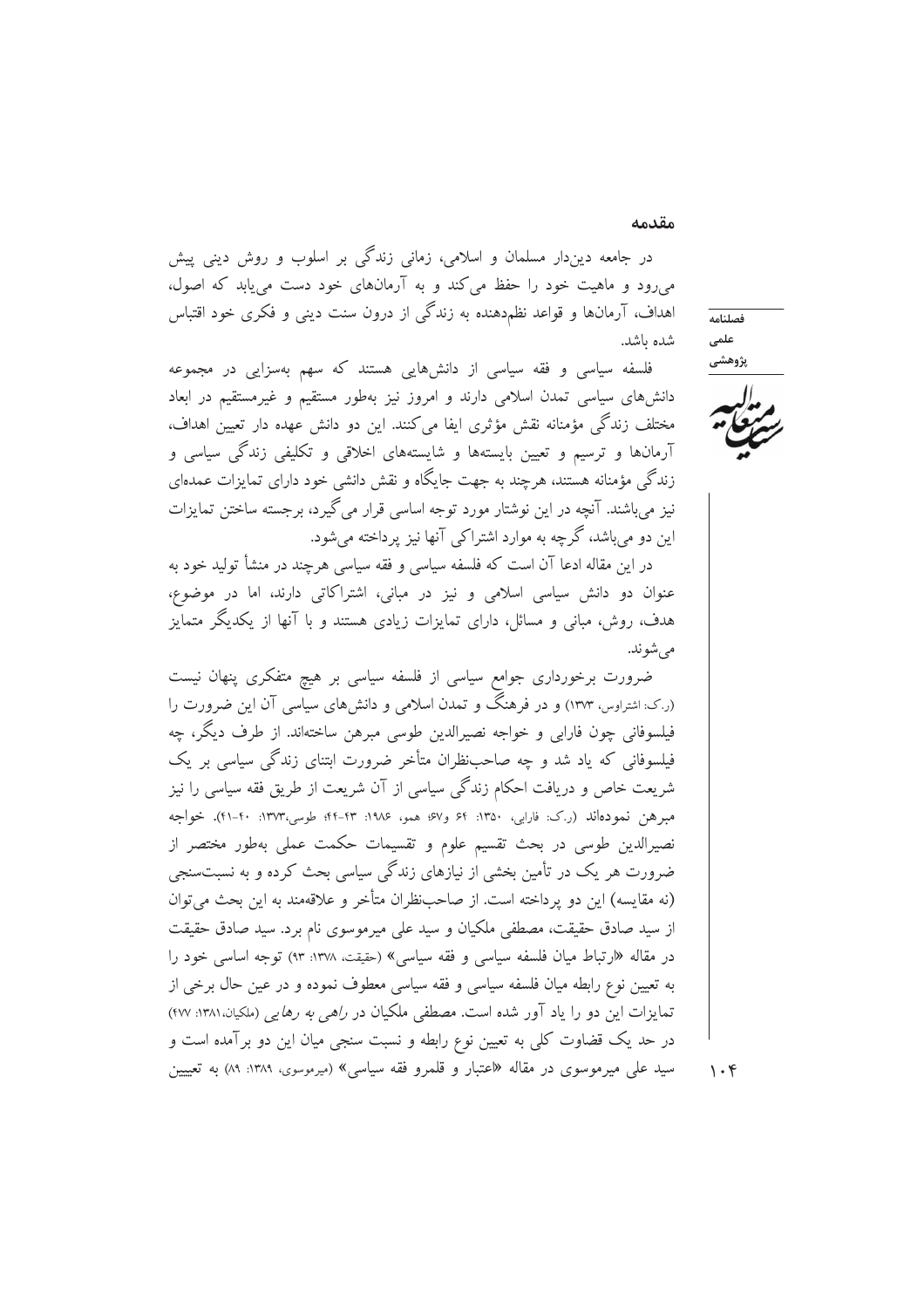نوع رابطه این دو پرداخته و در مقام مقایسه به ذکر چند مورد از تمایزات اکتفا نموده است؛ اما مقاله حاضر منحصراً در مقام مقايسه (نه نسبت سنجي و تعيين نوع رابطه) اين دو می باشد و به اختصار از جامعیتی از وجوه اشتراک و امتیاز این دو برخوردار است.

بنابراین مقایسه فلسفه سیاسی و فقه سیاسی در چارچوب موضوعات اساسی علم که در فلسفه علم از آنها ياد مي شود، در جاي خود بحثي جديد و فاقد پيشينه است.

#### مفاهیم و مفروضات

در آغاز به تعریف مفاهیم، مفروضات فلسفه سیاسی و فقه سیاسی و چارچوب نظری تحقيق ميپردازيم.

١. فلسفه سياسي:

فلسفه سیاسی دانشی است که با پرداختن به چیستی زندگی و پدیده های سیاسی و کشف حقیقت سیاست (اشتراوس،۱۳۷۳: ۲) و ترسیم الگوی زندگی مطلوب (همان: ۴) (در درون یک مکتب خاص)، اعمال و افکار بشری را نظام می بخشد و با هماهنگ ساختن زندگی با اصول عام پذیرفتهشده از زندگی در درون آن مکتب، داعیه پاسخگویی به یرسش های اساسی انسان از زندگی و انسان و سعادت را دارد.

فلسفه سیاسی به دنبال کشف قانونمندیها و قاعدههای کلی حاکم بر زندگی سیاسی است (بشیریه، ۱۳۷۴: ۱۷)، اعم از اینکه چنین قانونمندیها و قاعدهها از سنخ «هست»ها باشد، مانند چیستی حقیقت و ماهیت سیاست، یا از سنخ «بایدها» و «بایسته» ها باشد، مانند اینکه اصول حاکم بر نظم مطلوب چیست و چه باید باشند؟ و امور سعادتآور چیست؟ تأمل در اینکه اسباب و عوامل سعادت چیست، فیلسوف را وا می،دارد که به جنبهٔ دیگر فلسفه سیاسی، یعنی جنبهٔ تجویزی از حیثی و جنبهٔ تخیلی (در ترسیم نظم مطلوب) از حیث دیگر بير داز د.

بدین جهت فلسفه سیاسی ترسیمکننده جامعه مطلوب و ارائهکننده برنامههای جهانی برای سعادت جوامع انسانی در همه زمانها و مکانهاست (همان) و در نهایت فلسفه سیاسی با تحلیل مفهومی از ماهیت سیاست و پدیدههای سیاسی و تعقل ورزی و اثبات عقلی و برهانی از حقیقت آنها، شأن وصفی می پابد و با ارائه برنامههای جهانی و اصول تحقق نظم مطلوب و ارائه شیوهٔ زندگی و راه رسیدن به مطلوب، شأن تجویزی و انشایی می یابد.

# ٢. فقه سياسي:

فقه سیاسی را می توان شاخهای از فقه دانست که تکالیف شرعی زندگی سیاسی فرد  $\mathcal{N} \cdot \mathcal{N}$ مسلمان را براساس منابع و ادله معتبر شرعی بیان میدارد (میراحمدی، ۱۳۸۶: ۴۶) و یا آن را

مقايسەي فلسفه سياسى و فقه سياسي  $(111151.7)$ 

سياست متعاليه

• سال اول

• شماره دوم • پاييز ۹۲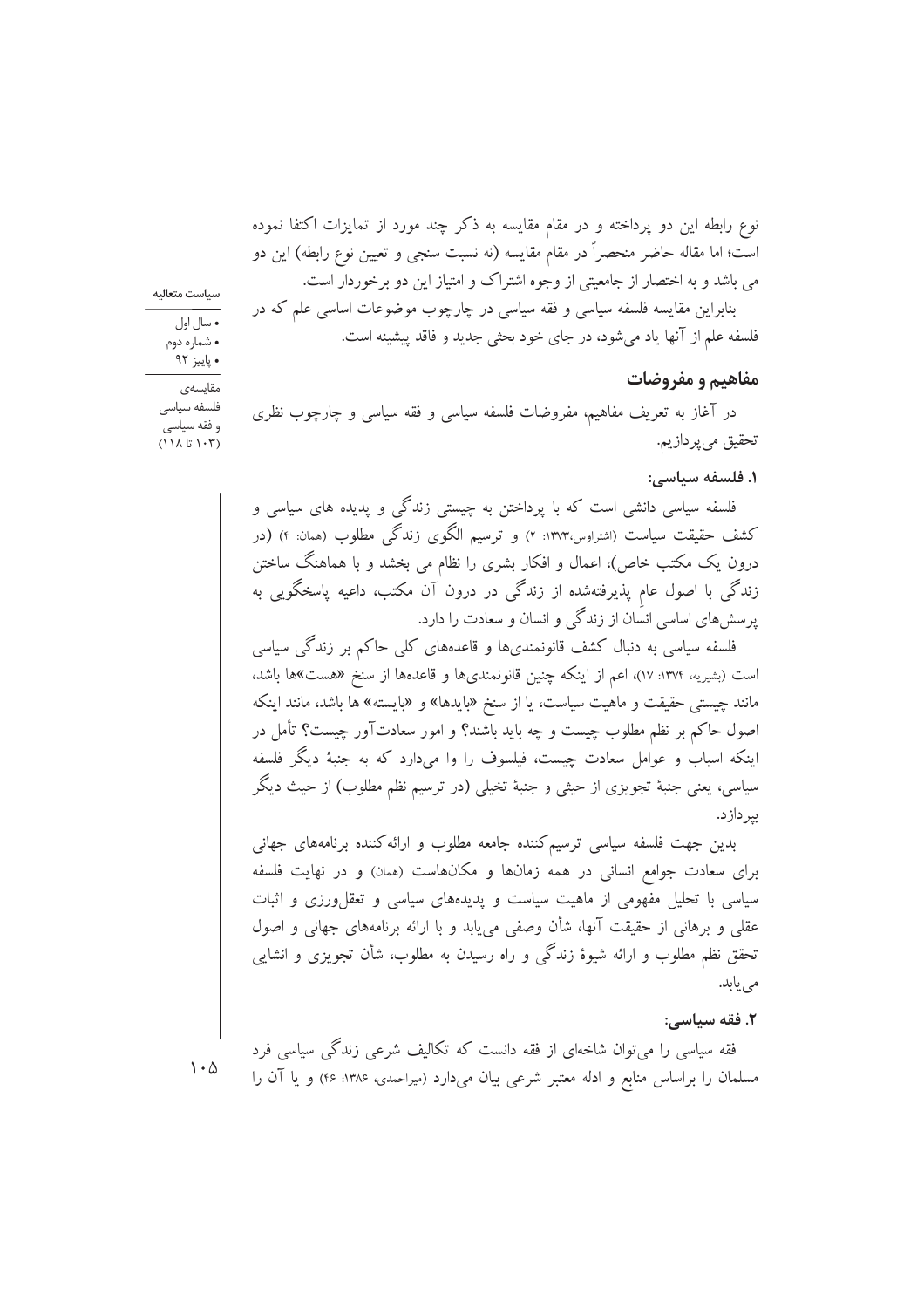میتوان به عنوان یک دانش مستقل دید که قواعد تنظیم زندگی سیاسی و احکام نظم و اعمال سیاسی را بر عهده دارد (همان:۴۶۵). فقه سیاسی در سنت دینی و دانش سیاسی دوره میانه اسلامی بخشی از علم مدنی محسوب میشود که از آن طریق رفتار و اعمال سیاسی مسلمانان براساس منابع فقهى مورد استنباط واقع مىشود.

فارابی در احصاءالعلوم در بیان علوم رایج زمانه خود، علم مدنی را علمی میداند که از انواع افعال و رفتارهای ارادی و از ملکات و اخلاق و سجایا و عاداتی که افعال و رفتارهای ارادی از آنها سرچشمه می گیرند، بحث می کند (فارابی، ۱۴۴: ۶۴). فارابی فقه سیاسی را بخشی از علم مدنی میداند که از طریق آن، احکام رفتار و عمل مسلمانان و مقررات زندگی سیاسی براساس قوانین شریعت مورد استنباط فقیه قرار می گیرد، البته مادامی که احکام آنها به صراحت در شريعت نيامده باشد (همان).

همچنین در تعریف فقه سیاسی آمده است: «فقه سیاسی، فهم دقیق امور و شئون داخلی و خارجی است و تدبیر این امور و شئون و مراعات آنها از طریق احکام شرعی صورت می گیرد» (ابوفارس،۱۹۹۸: ۱۴). در این تعریف ماهیت فقه سیاسی از صرف استنباط و استخراج حکم شرعی خارج می شود و با فهم و درک امور داخلی و خارجی جامعه و تدبیر آنها از طریق احکام شرعی، ماهیت تدبیری به خود می گیرد.

# چارچوب نظری بحث

هر نوع مقایسه میان دو امری نیازمند آن است که آن دو از نقاط اشتراک و امتیاز برخوردار باشند. ازسویی تعیین محورهای اشتراک و امتیاز مستلزم آن است که چارچوبی گزینش شود که براساس آن، مبنای مقایسه و معیارها و محورهای اشتراک و افتراق اولاً مشخص شود و ثانیاً قالبی برای دستهبندی دادهها جهت رسیدن به مقصود باشد. دو دانش فلسفه سیاسی اسلامی و فقه سیاسی از دانشهای سیاسی تولید شده در محیط و فرهنگ اسلامی و زندگی سیاسی مسلمانان هستند. هر یک از این دو دانش از بخشی از نیازهای زندگی سیاسی نشئت می گیرد و هیچ یک نمی تواند جای دیگری بنشیند، زیرا هریک با دغدغه و هدف و کارکرد خاصی تولید شده و از دیگری متمایز است. این دو دانش .<br>قابلیت دارند که در خصوص روش، مسائل، مبانی و غایت که در فلسفه علم و در مباحث اساسی یک علم مطرح است، مورد مقایسه قرارگیرند.

# مفروضات بحث

١. نصوص و متون اوليه دين اسلام (قرآن و سنت) در زندگي سياسي مسلمانان نقش مرجعیت دارند و منابع دیگر همچون عقل و تجربه نیز در صورت سازگاری با تعالیم دینی معتبر خواهند بود (جوادی آملی،۱۳۸۱: ۲۶). فلسفه سیاسی اسلام با روش عقلی به تبیین فلسفی از فصلنامه علمى پژوهشی



 $\mathcal{A} \cdot \mathcal{F}$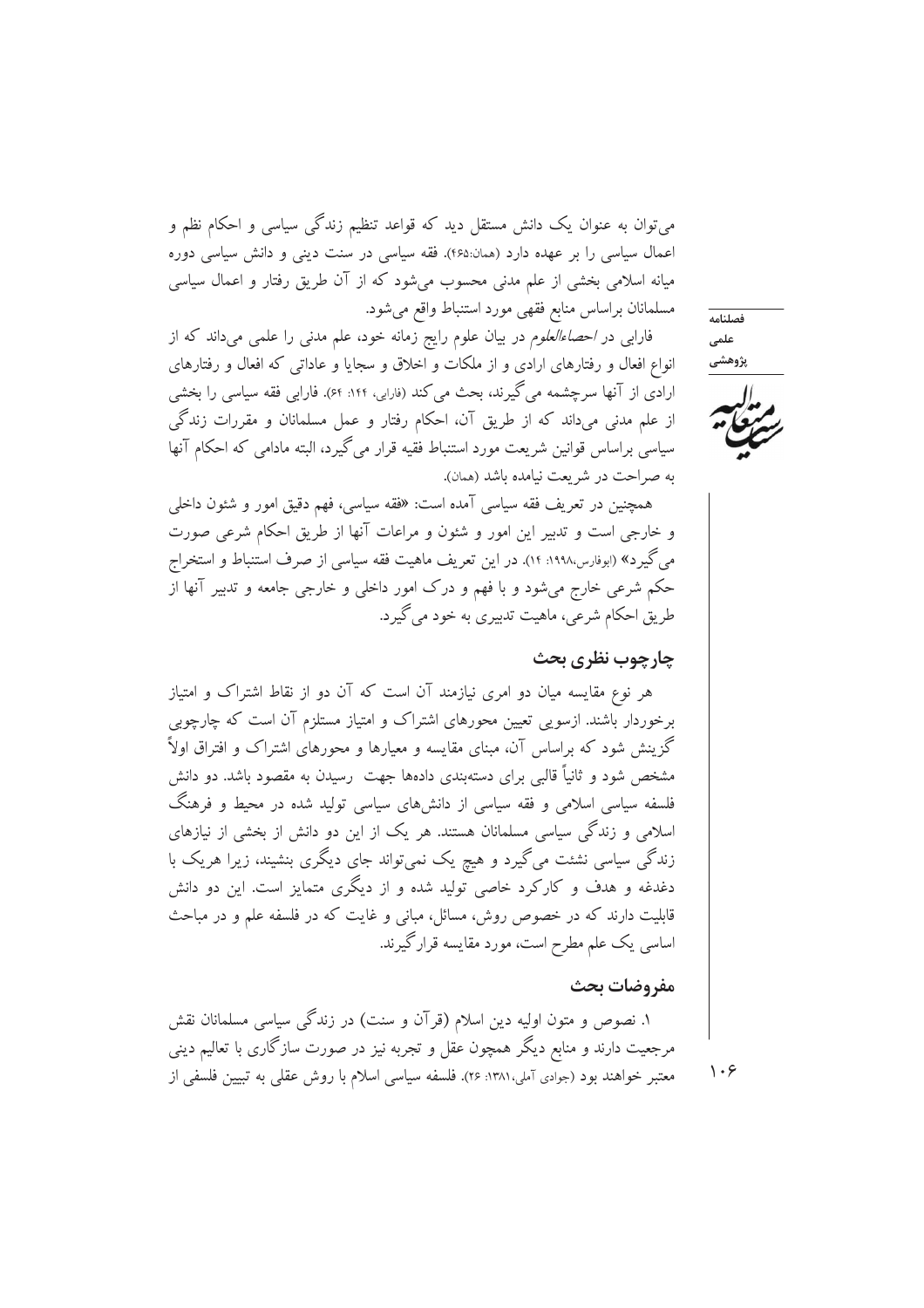آموزههای دینی بر می آید و زندگی سیاسی و پدیدههای سیاسی را توجیه عقلی نموده و به ترسیم نظم مطلوبی می پردازد که در آموزههای وحیانی مکتوم است.

سياست متعاليه

• سال اول

• پاييز ۹۲

• شماره دوم

۲. فهم احکام عملی دینی از طریق فقه صورت می گیرد و فقه سیاسی بر مرجعیت دین در زندگی سیاسی استوار است، زیرا فقه و فقه سیاسی در صدد بیان احکام و تکالیف دینی و تنظیم احکام نظم سیاسی بوده است.

اعتقاد به چنین جایگاهی برای فقه و فقه سیاسی مستلزم اعتقاد به جامعیت و کاملیت دین است؛ یعنی اعتقاد به اینکه تمامی آنچه را در تحقق رسالت دین الهی نقش داشته، اسلام آن را بیان داشته و آن را کامل کرده است و هم آنچه انسان در زندگی خود در اعصار مختلف بدان نیاز دارد، اعم از نیازهای دنیوی و اخروی، اسلام آنها را در بر دارد (همان: ۶۳ و ۳۳۲ \_ ۳۳۴).

دین و مکتب اسلام با رویکرد شیعی نه تنها کمالات را بیان داشته و ارائه طریق نموده، بلکه با راهبردی به دنیا و آخرت، مسیر و طریق نیل به کمالات را تا ایصال به مطلوب بیان کرده است. در این رویکرد، در اسلام علاوه بر اینکه پیامبر با شأن نبوتش دریافت کننده كمالات و معارف حقيقى و ارائه كننده آنها به انسان مى باشد، او و امامان شيعه با شأن امامت خود، به راهبری جامعه اسلامی تا نیل به سعادت میپردازد و آحاد جامعه اسلامی را که توانایی و استعداد کمالات عالیه را دارند، به سعادت می رساند. چنین رویکردی به دین واکاوی نظر یه نبوت متفکران اسلامی می باشد. نزد آنان نبیّ به عنوان حلقه واسط میان عقل فعال و کمالات بالقوه انسان است. در چنین نظریهای، نبیّ هم کارکرد دریافت معارف حقیقی از مبدأ تا غایت و ارائه آنها را دارد و هم دریافتگر جزئیات سامان زندگی می شو د.

نزد فلاسفه اسلامی غایت و هدف دین و فلسفه واحد بوده و هر دو به سعادت حقیقی منتهي مي شوند. نزد فارابي بين دين و فلسفه در آراي كلي يک رابطه عينيت وجود دارد الآ اینکه در فلاسفه آرای سعادتآور برهانی شده، اما در دین آرای نظری فلسفه بدون برهان یذیرفته شدهاند و در عمل و آنچه عمل کردنی است نیز بین فلسفه و دین رابطه کلی و جزئي و رابطه اجمال و تفصيل وجود دارد، به طوري كه جزء عملي دين، جزئيات تفصيلي فلسفه عملي است و تحت عنوان «شريعت» و «سنت» مي باشد (فارابي،١٩٨۶: ٢٧).

# ضرورت فلسفه سياسي و فقه سياسي

هر جامعه و زندگی سیاسی مادامی شکل میگیرد و دوام و بقا می،یابد و در عین حال از جوامع دیگر متمایز می شود که بر یک نظریه و نظام سیاسی خاص مهندسی و معماری شده باشد تا ارائه دهنده شیوه زندگی خاص و معرفت الگوی مطلوب از رفتار، تفکر، هدف و

مقايسەي فلسفه سياسى و فقه سياسي  $(111151.7)$ 

 $\cdot$  Y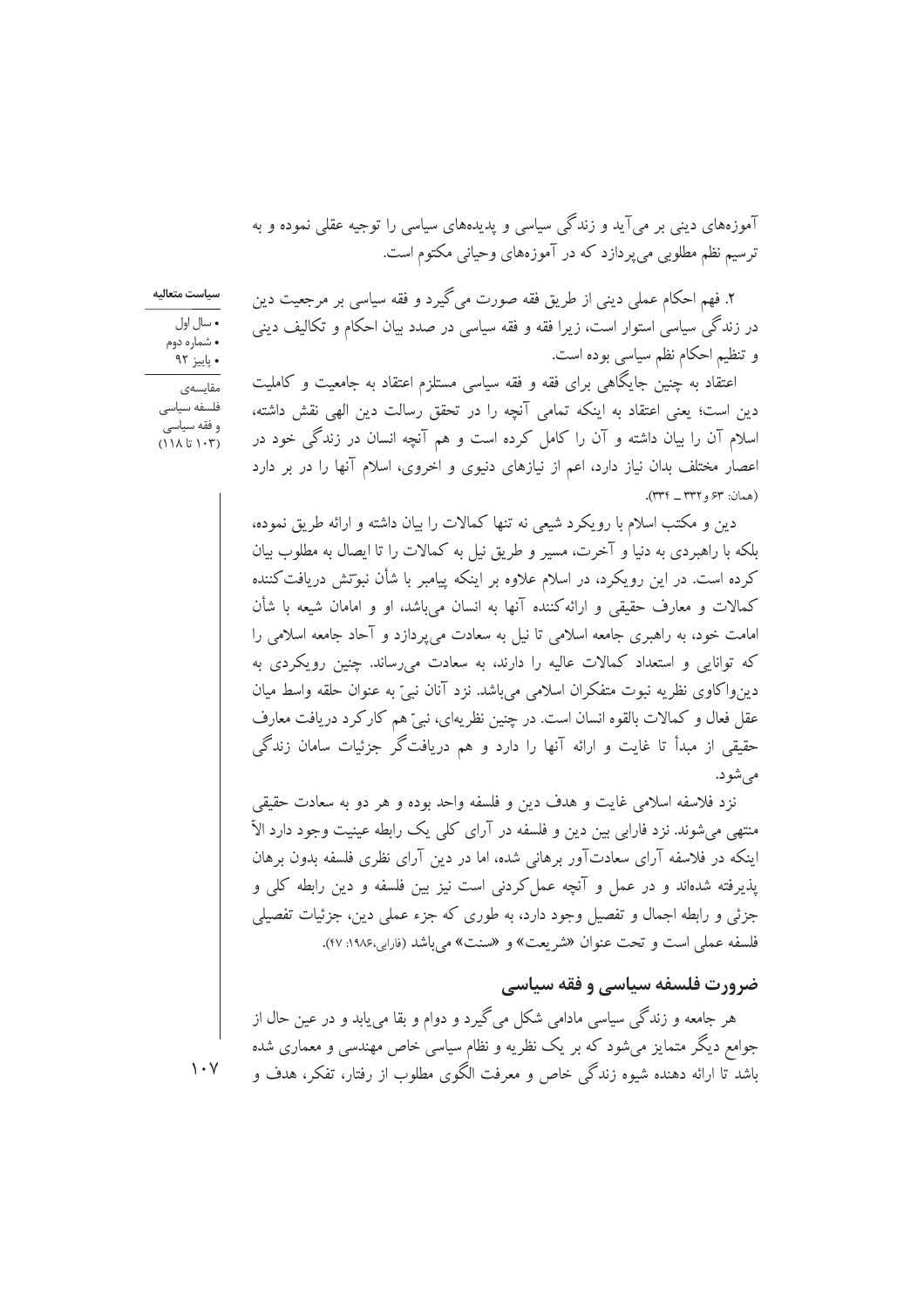کمال مطلوب باشد و در عین حال برای افراد جامعه آسودگی خاطر و امکان رسیدن به آمال و آرزوها را فراهم سازد (کوئینتن:۱۳۷۱: ۵۹). چنین الزاماتی برای یک زندگی سیاسی بهخصوص زندگی سیاسی مبتنی بر آرای نظریات برخاستهٔ از وحی، از یک سو با حاکمیت یک تفکر فلسفی و فلسفه سیاسی مبتنی بر عقل و وحی حاصل می شود و از سوی دیگر ــ علاوه بر اینکه از مجموعه منظمی از افکار و عقاید نظری و اعتقادات ترکیب یافته ــ جهت استقرار نظم و عدالت و تطبیق افکار و عقاید بر عمل و رفتار، نیازمند یک معیار نظم و ساماندهی تحت عنوان «شریعت» در آنچه از شارع صراحتاً وارد شده و تحت عنوان «فقه سیاسی» در آنچه از سوی شارع تصریحاً نرسیده، میباشد.

فصلنامه علمى پژوهشی



وجوه اشتراك فلسفه سياسي و فقه سياسي

هر یک از فلسفه سیاسی و فقه سیاسی را می توان در قالب و چارچوب مباحث کلی علم شناسی (مبانی، پیشفررضها، مسائل و مقاصد علم)، از دو حیث اشتراک و افتراق مقایسه نمود. هر چند آنچه در این مقاله می گذرد بیشتر توجه به وجوه افتراق آن دو است، اما ابتدا به وجوه اشتراک این دو پرداخته می شود.

## ١. اشتراک در ضرورت

زندگی سیاسی بر بنیانها و اصول و آرمانها و قواعد خاص سامان دهنده استوار می باشد و این امور را دانش های سیاسی خاص متکفل اند. دو دانش فلسفه سیاسی و فقه سیاسی برآمده از نیازهای زندگی سیاسی مسلمانان هستند. فلسفه سیاسی اسلامی برآمده از نیازهای کلی زندگی سیاسی مسلمانان و برخاسته از فرهنگ اسلامی و مبتنی بر بنیانهای ارزشی از نظام هستی و انسان و سعادت آن و بر آرمانهایی که انسان مسلمان سعادت خود را میتواند در آن ببیند، میباشد؛ بنابراین مسلمانان هر نوع توسعه و چیستی و بنیانهای انسانی آن را باید از طریق فلسفه و فلسفه سیاسی که به توجیه عقلی از زندگی سیاسی و از انسان و سعادت آن برمی آید، و در عین حال در فرهنگ اسلامی و محیط دینی پیدا شده، اقدام نمایند. چنانچه هر نوع ساماندهی و تنظیم زندگی سیاسی و دریافت احکام آن که فقه سیاسی متکفل آن است، برخاستهٔ از نیازهای زندگی مؤمنانه فرهنگ اسلامی و دینی بوده و دانش فقه سیاسی عهده دار آن است.

# ۲. اشتراک در منشأ تولید

شکل گیری اولیه زندگی مدنی و سیاسی مسلمانان در صدر اسلام بر اساس آموزههای وحیانی است. این دوره بدون احساس نیاز به قاعدهمندی سیاسی، حیات و بقای خود را مستقیماً در عمل به دستورهای پیامبر و آموزههای وحیانی آن حضرت می،دید؛ اما بعد از رحلت پیامبر(ص)، مسلمانان احساس نیاز کردند که زندگی مدنی و حیات سیاسی خود را

 $\lambda \cdot \lambda$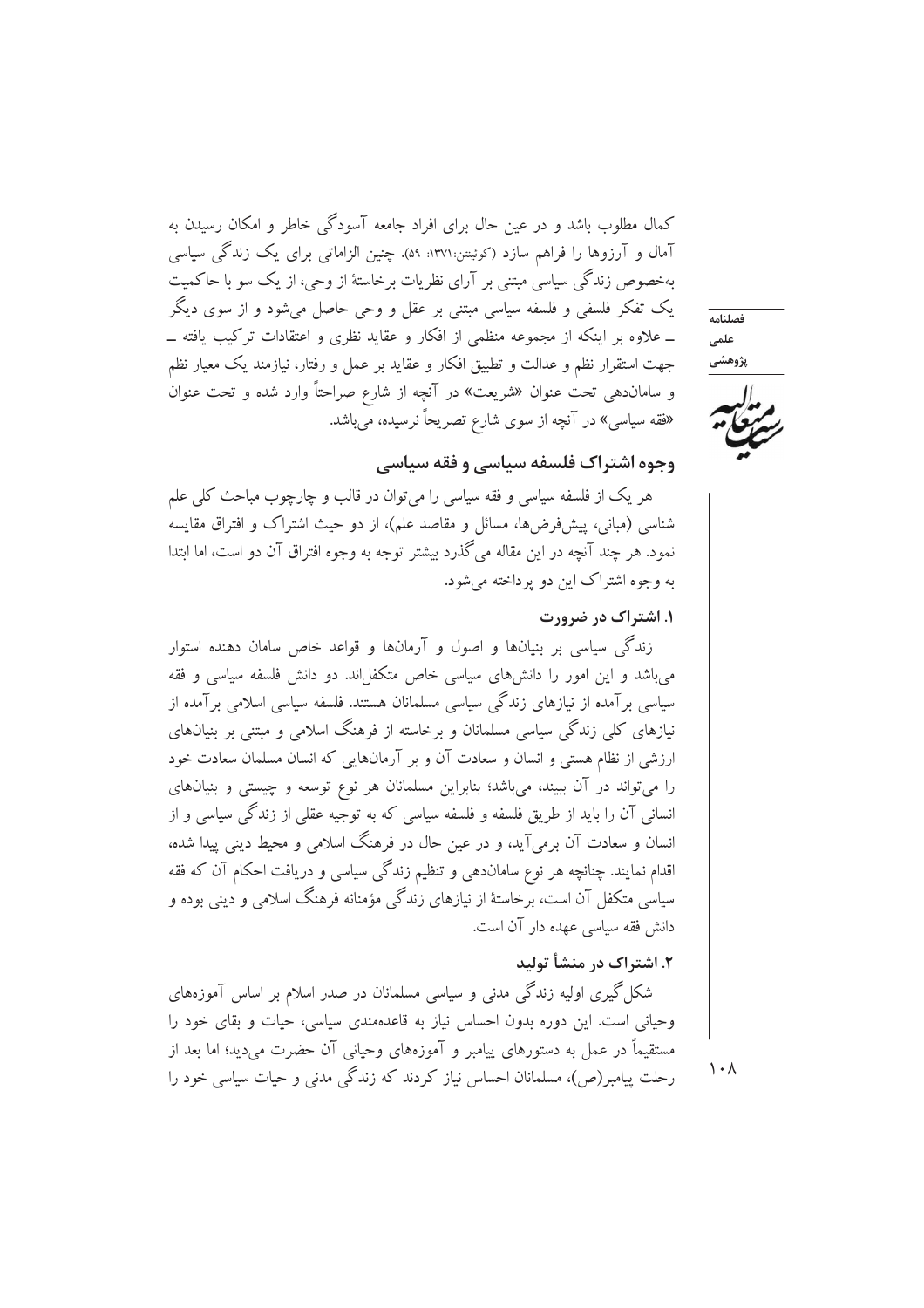بر سلسله اصول و بنیانها و اهدافی استوار سازند که آموزههای دینی آنها را شامل می شود و احکام جزئی زندگی و تکالیف اعمال و رفتارهای سیاسی اجتماعی را از آن آموزهها در بافت كنند؛

#### سياست متعاليه

• سال اول

• شماره دوم • پاييز ۹۲

لذا فیلسوفان بر مبنا و اعتقاد به جمع عقل و وحی به تفسیر عقلانی از آموزههای دینی برآمدند و بنیانها و اصول و اهداف و آرمانهای زندگی را از آن دریافت نکردند و در قالب حکمت مدنی و فلسفه سیاسی ارائه نمودند؛ چنانچه فقها در رفع نیازهای احکام جزئی زندگی سیاسی به آموزه های دینی رو آوردند و آنها را بهطور منسجم مدون نمودند؛ بنابراین هم فلسفه سیاسی و هم فقه سیاسی منشأ دینی دارند و به اقتضائات وحی و آموزههای دینی تنظیم و تدوین شدند.

#### ۳. اشتراک در گزارههای هنجاری

.<br>فلسفه سیاسی و فقه سیاسی را می توان در داشتن گزارههای هنجاری مشترک دانست. در فلسفه سیاسی دستهای از گزارهها، ماهیت هنجاری دارند. فیلسوف سیاسی این دسته گزارهها را در قضایای تجویزی و انشایی، زمانی به کار می گیرد که به تأمل در راهها و روش های بستر سازی برای تحقق فضائل در جامعه برمی آید و برای تحقق همه فضائلی که به حسن آنها قضاوت نموده، می¦ندیشد. در فقه سیاسی نیز همه گزارههایی را که فقیه پس از استنباط حکم شرعی به بیان آنها برمیآید، ماهیت هنجاری می پابند؛ یعنی فقیه با چنین کاری، به بیان احکام الزامی افعال سیاسی مکلفین می پردازد (صدر،۱۴۰۴: ۶۵) و مکلفین را مکلف به رعایت آنها می داند.

فیلسوف و فقیه در آنچه مطلوبشان است (یعنی استقرار عدالت جهت رسیدن به اعتدال قوای افراد جامعه نزد فیلسوف و عدالت جهت برقراری نظم و انجام تکالیف نزد فقیه)، به وضع تجویزاتی می پردازند که قضایای آن ازسنخ قضایای هنجاری است، گرچه ماهیت هنجاري اين دو متفاوت است و در بحث تمايزات بدان اشاره مي شود.

#### ۴. اشتراک در احکام متغیر

تأملات فلسفه سياسي و استنباطات فقه سياسي ناظر به عمل انسان مي باشند؛ هر چند فیلسوف سیاسی مستقیماً خود را درگیر اعمال و رفتارهای جزئی افراد جامعه نمی کند. عمل و رفتار انسان با تفاوت خُلق وخوها و ماهیت ملکات نفسانی و با تفاوت در شرایط و محیطهای فرهنگی و سیاسی اجتماعی متغیر می شود.

در فلسفه سیاسی تجویزاتی که فیلسوف جهت ایجاد بسترهای اقبال افراد جامعه و شهروندان به فضائل در محیطها و فرهنگهای مختلف انجام میدهد، متغیرند و صلابت و یایداری موضوعات فیزیکی و ریاضی را ندارند (هورتن، ۱۳۸۱: ۴۲) و در فقه سیاسی احکام یا

مقايسەي فلسفه سياسى و فقه سياسي  $(111151.7)$ 

 $1.9$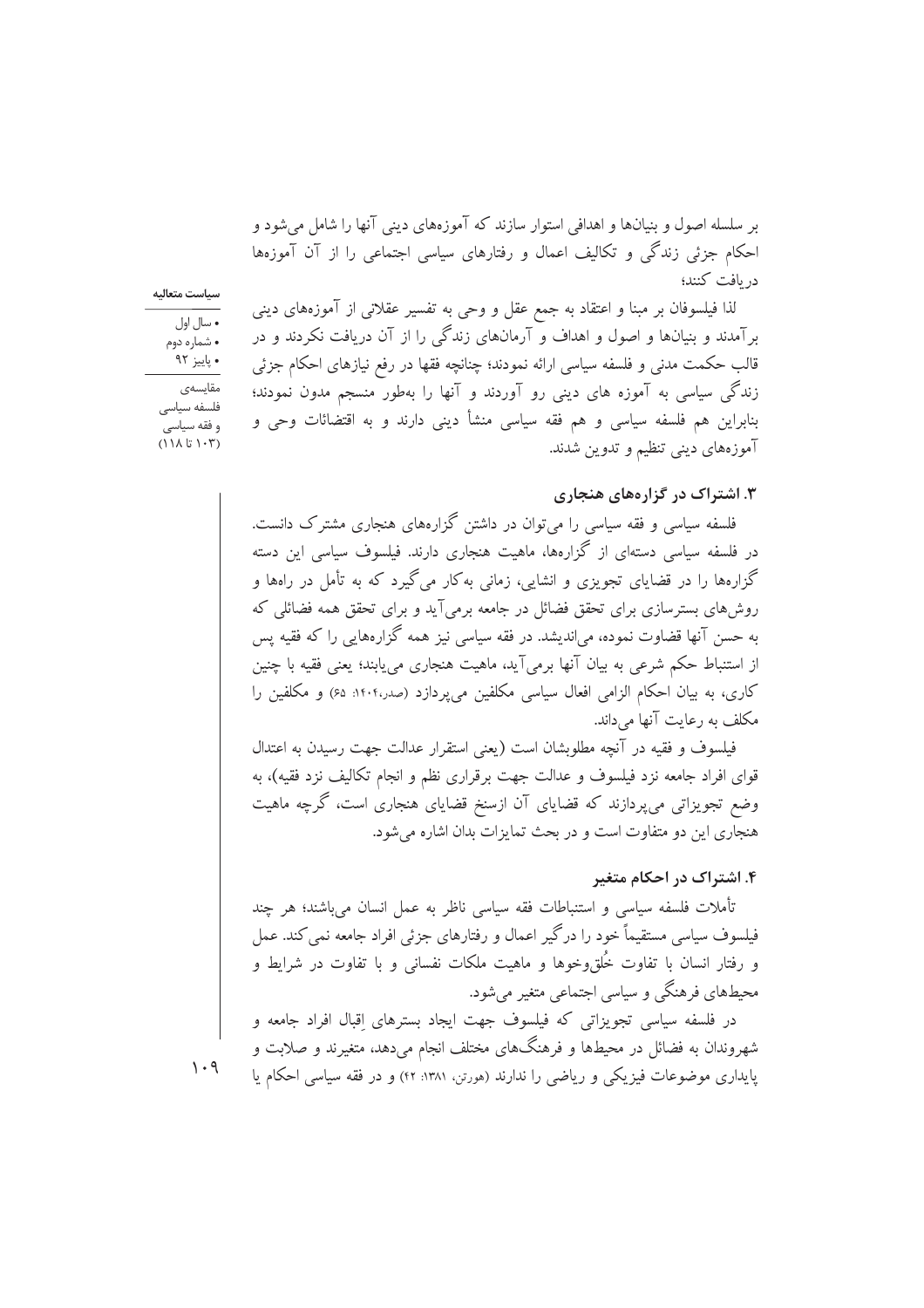نظریات فقهی سیاسی (بنابر اختلافی که در سرشت فقه سیاسی وجود دارد) و بنابراین که آنها به اقتضای شرایط زمان و مکاناند، از صلابت و دوام لازم برخوردار نیستند.

بنابراین اگرچه تأملات فلسفه سیاسی به ملاحظه نیازهای اساسی انسان بما هو انسان است، اما انسان، زندگی مدنی و سیاسی خود را در محیط فرهنگی و سیاسی و جغرافیایی خاصی تشکیل میدهد و هر محیطی بر خُلقوخو و تربیت افراد مؤثر است و هر نوع تجویزی را باید به ملاحظه آن صورت داد؛ چنانچه فقه سیاسی این گونه است و در آن یذیرفته شده است که هر جامعه و فرهنگی و هر زندگی، احکام خاص خود را دارد و فقیه را به استنباطات احکام آن وا می دارد.

نتیجه این دو آن است که فیلسوف و فقیه پیوسته نیازمند نوعی بازنگری در دریافت نظریهها و باورهای جامعه هستند.

# ۵. اشتراک در مبانی هستیشناسانه

مبانی، باورها و دیدگاههای توجیه کننده گزارهها و نظریههای یک دانش و معرفتاند و گزارهها و قضایای یک علم را صورتبندی می کنند (فعالی،۱۳۷۷: ۲۹).

.<br>فلسفه سیاسی و فقه سیاسی بنیانهای معرفتی خود را در چارچوب معرفتی دین و مکتب اسلام استوار می سازند و بر اساس آنها موضوعات، مفاهیم و مسائل خود را معنادار می نمایند. اعتقاد به اینکه جهان هستی، جهان واقعی و حقیقی است و امکان شناخت آن به میزان توانایی انسان وجود دارد و اعتقاد به اینکه عالم هستی دارای مبدأ و غایتی است و انسان هر چند مبدأ خود را، خود انتخاب نمي كند، ولي غايت زندگي خود را خود انتخاب کرده و خود می سازد، باورهایی هستند که خود را بر فضای فکری و استنباطی فیلسوف و فقيه مسلمان تحميل مي كنند.

نوع انتخاب فرد و ساختن زندگی بسته به نوع فلسفه زندگی و فلسفه سیاسی است که ۔<br>عهدهدار تعیین هدف و ماهیت و غایت زندگی سیاسی بوده و به ماهیت فقه سیاسی است که عهدهدار احکام جزئي زندگي سياسي مي،پاشد و در مجموع هر دو با تعيين هدف و غایت و سیر و بایستههای زندگی، انسان را به غایت منظور در اعتقادات دینی و بنیانی رهنمون مي سازند.

### تمایزات فلسفه سیاسی و فقه سیاسی

وجود اشتراکات میان این دو دانش مقتضی آن است که تمایزاتی نیز در چارچوب ذکر شده داشته باشند. این تمایزات به ملاحظه بنیاد و مبانی، منشأ، روش و مسائل این دو صورت مي گير د.

فصلنامه علمى پژوهشی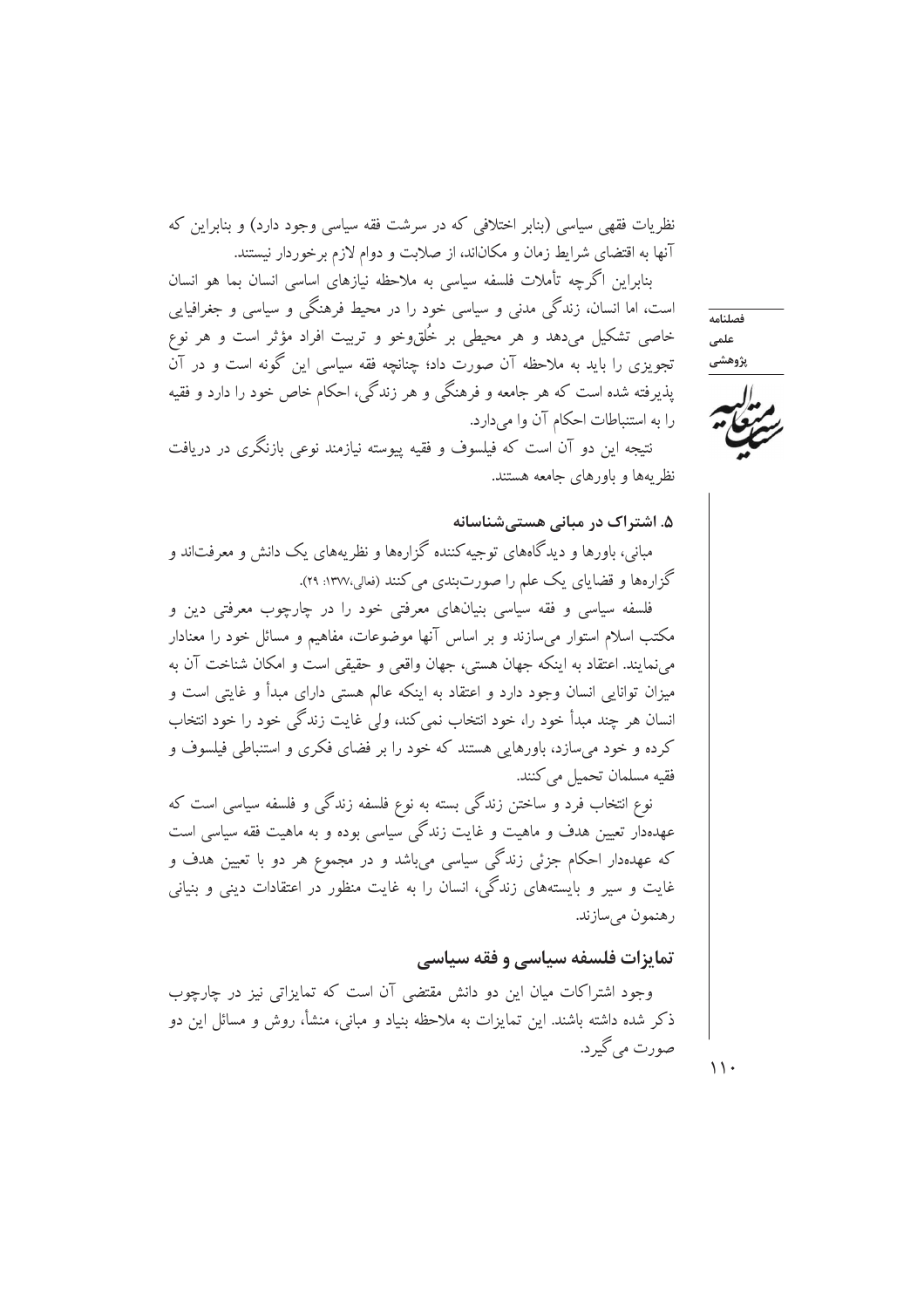۱. تمایز بنیادی

فلسفه سیاسی دانشی است که پرسشهای بنیادین از زندگی سیاسی را طرح می کند و به پاسخ آنها می پردازد و به عبارتی از چرایی و چیستی سیاست و پدیدههای سیاسی می،پرسد. این نوع پرسشها و تأملات فلسفی، لایههای زیرین حیات بشری و زندگی سیاسی را تشکیل میدهد. این در حالی است که پرسشهای فقه سیاسی ناظر به سطح روین زندگی سیاسی یعنی فعل و رفتار سیاسی میباشد. لازمهٔ چنین امری آن است که دانش فقه سیاسی دانشی روبنایی بوده و دانشی مصرف کننده از یافتههای دیگر دانشها تلقى شود.

تمایز بینادی دیگر آن است که فلسفه سیاسی دانشی است که به چیستی و ماهیت و هدف و غایت انسان و زندگی و سعادت و یدیدههای سیاسی نظر دارد و فلسفه سیاسی ۔<br>اسلامی تعیین کنندہ ماہیت و چیستی و ہستی زندگی سیاسی انسان و پدیدہھای ناظر پر آن است. در این صورت فقه سیاسی آن دسته احکامی از زندگی سیاسی را ارائه می کند یا آن نوع نظریهای از زندگی سیاسی ــ اجتماعی انسان را تولید می کند که موضوع و مبنای آن را .<br>فلسفه سیاسی تعیین کرده باشد. این نوع ارتباط میان فلسفه سیاسی و فقه سیاسی موجب آن می،شود که فلسفه سیاسی پی ریز و مقوّم ماهیت و سرشت فقه سیاسی و تعیین کننده هدف و غايت آن باشد.

فلسفه سیاسی در اسلام بر مفهوم بنیانی و اساسی نبوت و جایگاه آن در زندگی سیاسی در دریافت کمالات و سعادات در زندگی سیاسی و حیات دنیوی ً و بر ضرورت قانون و شریعت جهت نظام زندگی استوار می باشد؛ بنابراین اعتبار قانون و شریعت و ضرورت آن و اجتهاد در آن توقف بر فلسفه سیاسی و ضرورت قانون و سامان زندگی دارد. این سینا با رویکرد فلسفی به نبوت و تبیین دنیوی به آن و ضروری دانستن شریعت به عنوان نظامِدهنده زندگی و تنظیم معاملات میان افراد جامعه، میگوید: «لابدّ فی المعاملهٔ من سنهٔ و عدل و لابدّ للسنة و العدل سان» (ابن سينا، ١٣٨۵: ٣٢).

نزد ابن سینا حکمت مدنی اعم از علم تدبیر نفس و تهذیب آن و علم تدبیر منزل و خانواده و علم نظام زندگی سیاسی و مدنی، بر مبنای حکمت و اعتدال است؛ اما شریعت اعم از آنچه که نبیّ و امام آن را دریافت کرده یا آنچه فقیه به جهت نیازهای متغیر زمانه از تصریحات نبیّ و امام استنباط و استخراج نموده، مبدأ برای سه قسم حکمت عملی بهخصوص حکمت مدنی و فلسفه سیاسی در معیّن کردن و بسط اعتدال و دوری از افراط و تفریط در ضابطهمندی نظام و در به عدل در آوردن می باشد. «مبدأ هذه الثلاثه [= تدبیر نفس، تدبير منزل و تدبير مدن] مستفاد من جهة الشريعة الالهية و كمالات حدودها تستبين بالشر يعة الالهية» (ابن سينا، بي تا: ٣٠).

• شماره دوم • پاييز ۹۲ مقايسەي فلسفه سياسى

سياست متعاليه

• سال اول

وفقه سياسى  $(11117)$  تا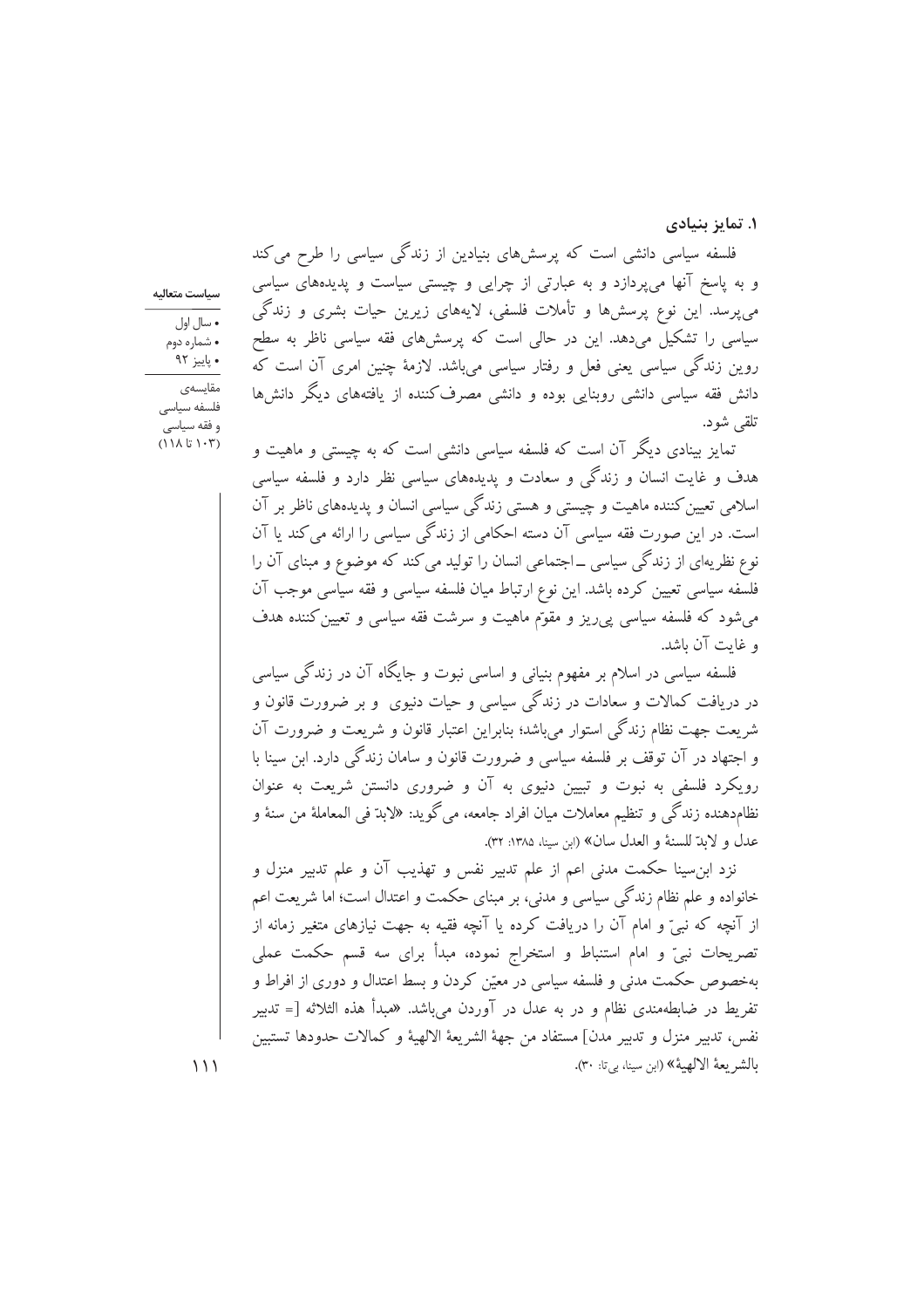۲. تمایز در مبانی

اقتضائات هستیشناسانه و انسانشناسانه و معرفتشناسانه یک فیلسوف در نوع نگرش به هستی و انسان، آن است که زندگی و نظم سیاسی را مطابق همان نگرش خود به هستی و انسان بسازد و سعادت و ماهیت آن را آنگونه بداند و راههای دست یابی به آن را آنگونه فراهم سازد که اقتضای انسان شناسی اوست؛ بنابراین اصول بنیادین زندگی و نوع و چیستی آنها متوقف بر نوع فلسفه سیاسی است که زندگی سیاسی را معنا و هستی می دهد و علوم انسانی دیگر، اصولّ بنیادی خود را از فلسفه سیاسی اخذ می کنند، زیرا فلسفه سیاسی بحث از «چرایی»ها و «چیستی»ها دارد و علوم دیگر بعد از پاسخ به «چرایی»های موضوعات و مسائل، موضوعیت می یابند و پرسش از چگونگی، چه ناظر به کیفیت امور و اعمال باشد مثل علم سیاست یا ناظر به کمیّت اعمال و رفتارها باشد مثل فقه سیاسی، بعد از پرسش از «چراپي»ها توليد مي شود.

اما فقه سیاسی جهت استنباط درست و معتبر خود در حوزه سیاست و پدیدههای سیاسی و استخراج احکام افعال شهروندان، ناگزیر از اتخاذ موضع در مورد مبانی و پرسشهای بنیادین همچون عدالت و آزادی، مشروعیت، ماهیت انسان، سعادت انسان و… در حوزه فلسفه و فلسفه سیاسی میباشد. فقیهی که مبنای خاص از مردمسالاری و حقوق بشر در زندگی سیاسی اتخاذ می کند، استنباطی متناسب با همان مبنا ارائه می دهد و به طور کلی، فقيه مباحث پيشينې و زمينههاي نظري فرامتنې خود همچون نسبت عقل و دين، عدالت و آزادی، جاودانگی احکام شریعت و عدم آن، را از جای دیگر به دست می آورد، به طوری كه فقه ناتوان از اثبات آنهاست.

غنا و بالندگی هر دکترین و ایدئولوژی سیاسی در گرو برخورداری از چتر حمایت .<br>فلسفه سیاسی متناسب با خود است و آن دسته از نظریههای سیاسی که فاقد فلسفه سیاسی مدون و جامع هستند از نقص بزرگی رنج می برند. اندیشهورزی سیاسی بدون نگاه فلسفی و تحلیلی به مفاهیم کلیدی و بنمایهها و شالودههایی که یک دکترین سیاسی را سامان میدهند، فاقد انسجام مطلوب و جامعیت و کمال مورد انتظار خواهد بود (واعظی، ۱۳۸۴:  $\hat{y}$ 

بنابراین فیلسوف سیاسی بنیانهای نظری خود را از درون دستگاه فلسفی خود عاریهٔ می گیرد، در حالی که فقیه بنیانهای نظری خود را از بیرون از فقه و فقه سیاسی دریافت می کند.

# ۳. تمایز درپیش فرضها

در فلسفه سیاسی اسلامی، فیلسوف علاوه بر اینکه دین را پایه و اساس معرفت خود در  $117$ شناخت ماهیت سیاست و پدیدههای سیاسی قرار میدهد، می پذیرد که انسان موجودی

فصلنامه علمى پژوهشی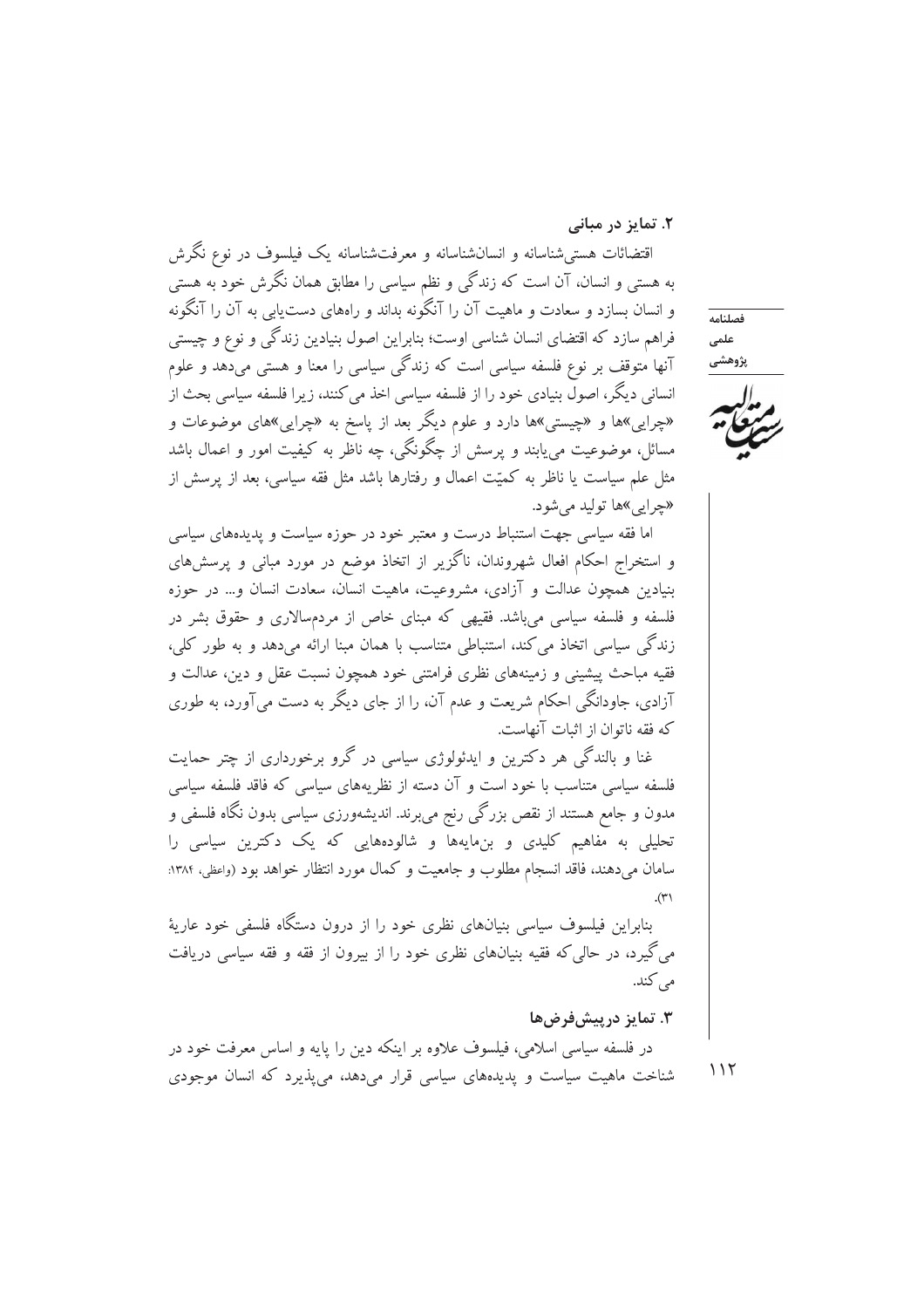پرسش گر و ناطق و عقل گراست و همواره پرسش های کلان و کلی از سرشت و ماهیت هستی، انسان و سعادت زندگی بشر داشته و تجویزات کلی را در جهت سامان دهی و سعادت انسان ارائه می کند؛ لذا فیلسوفان در تعریف فلسفه، آن را دانش و معرفتی می،دانند که انسان از آن طریق به میزان توانایی خود، یی به حقایق عالم هستی می برد (ابن سينا، ١٣٧٠: ٢٣٩-٢٢٠). اما فقه سياسي متفاوت از فلسفه سياسي، بر دو پيش فرض اساسي استوار است: یکی، پذیرش مرجعیت دین در زندگی سیاسی است و آلما جایی برای ورود فقه به زندگی سیاسی نمیماند؛ و دیگری، مرجعیت فقه در فهم تکالیف دینی است (میر موسوی، ۱۳۸۹: ۹۴).

سياست متعاليه

• سال اول • شماره دوم • پاييز ۹۲

مقايسەي فلسفه سياسى و فقه سياسي  $(111151.7)$ 

۴. تمایز در منشأ ضرورت فلسفه سیاسی و فقه سیاسی

ضرورت فلسفه سیاسی از آن روست که انسان با ترسیم یک نظم سیاسی مطلوب و حاکمیت ارزش ها و فضائل در آن، به آمال و آرزوهای خود برسد و همچنین از آن ضروری است که انسان با پاسخ به پرسشهای اساسی به سعادت و نحوه راهها و علل و اسباب آن نایل آید و به عبارتی منشأ فلسفه ورزی های فلاسفه معمولاً نمایاندن جایگاه انسان در جهان هستی و رساندن آنها بدان جایگاه میباشد و این نوع ضرورت از تأمل ورزي عقل فلسفي است.

اما در فقه سیاسی، ضرورت آن از بیرون از فقه سیاسی برای زندگی دنبوی و نظم سیاسی تشخیص داده میشود. این ضرورت به جهات متعددی دیده می شود. از یک سو، ضرورت فقه سیاسی جهت فلسفه عدالت و فلسفه اعتدالی است که فقه سیاسی با اجرای عدالت، به دنبال آن است و از سوی دیگر، در نوع معنایی است که از عدالت صورت م<sub>،</sub>گیرد؛ اگر عدالت به معنای «راه میانه» و «راه به دور از افراط و تفریط» دانسته شود، فقه سیاسی احکام طریق راه میانه می باشد و اگر به معنای تساوی حقوقی باشد مستلزم فقه سیاسی دیگری است و به عبارتی، ضرورت فقه سیاسی ناشی از ضرورت تعیین مبنا در زندگی است که فلسفه سیاسی عهدهدار تعیین آن مبناست. فلسفه سیاسی احکام و قواعد و قوانین کلی زندگی سیاسی و به تعبیر خواجه نصیر الدین طوسی، نیازمندیهای ثابت و برخاسته از طبیعت انسان (خواجه نصیر طوسی،۱۳۷۳: ۴۰\_۴۱) را بیان می داد و فقه سیاسی بیان جزئیات می کند و متناسب با نوع معرفی انسان از حیث طبع و ماهیت آن، نیازمندیهای متغير انسان را ياسخ مي دهد (همان).

ملا محمد مهدی نراقی با مترادف گرفتن شریعت و فقه، شریعت را بیان کننده میانه و اعتدال و بیان دارنده جزئیات مراتب حکمت عملی، که بیان کلیات باشد، میداند و فرد عادل را کسی می داند که میانهرو باشد.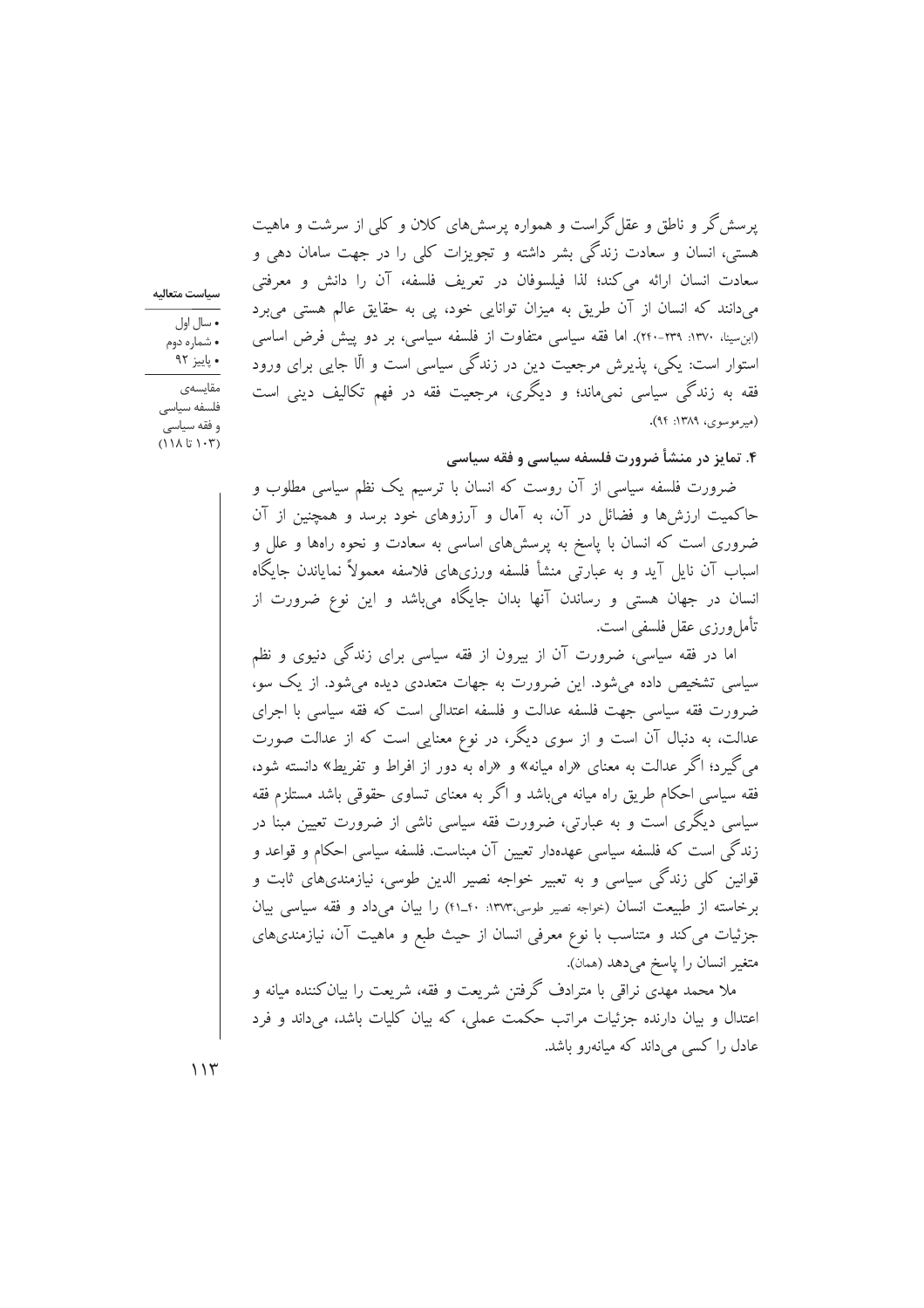عادل در همه این امور کسی است که راه میانه را به وجود آورده و افراط و تفریط را به آن برگرداند و بدون شک که چنین امری مشروط به آگاهی از طبیعت وسط است تا بتواند جوانب افراط و تفریط را به آن برگرداند و این علم بی نهایت دشوار است و حاصل نمی شود مگر با رجوع به معیاری که شناسانده «میانهها» در تمام امور است و آن غیر از معیار شریعت الهی که از منبع وحدت حقه حقيقيه صدور يافته نيست؛ بنابراين شريعت تنها شناساننده ميانهها به نحو مطلوب در همه اشیا و در بردارنده بیان تفاصیل تمام مراتب حکمت عملی است؛ بنابراین لازم است که عادل حقیقی جهت حفظ برابری، به قوانین الهی صادره از سوی خداوند آگاه باشد (نراقی: ۷۹/۱۳۸۳٬۱).

فصلنامه علمى پژوهشي

#### ۵. تمایز در روش

از تمایزات اساسی میان فلسفه سیاسی و فقه سیاسی را می توان تمایز در روش دانست. فلسفه سیاسی به اقتضای نوع قضایای خبری (توصیفی) و قضایای انشایی و تجویزی (هنجاری) در گزارههای خود هم از روش برهان و استدلال با ماهیت تعلیلی استفاده می کند و هم از چرایی پدیدههای سیاسی سخن به میان میآورد نظیر اینکه چرا دولت ضروری است؟ چرا انسانی مدنی است؟ چرا انسان به دنبال نظم مطلوب است؟ همچنین فلسفه سیاسی روش تحلیلی داشته و بحث از چیستی پدیدههای سیاسی دارد، نظیر اینکه عدالت چیست، سعادت چیست؟ و هم حکم به مطلوبیت قضایایی دارد، نظیر حکم به حسن عدالت و در نهایت به احکام تجویزی نظیر اینکه عدالت باید اجرا شود؛ از این رو روش فلسفه سیاسی هم تعلیلی است تا پاسخ به پرسشها از «چراییها» داشته باشد و هم تحلیلی است تا به چیستی پدیدهای سیاسی بیردازد و هم روش تجربی است تا از تجارب زندگی سیاسی .<br>پیشینیان در مدیریت سیاسی جامعه سیاسی استفاده کند.

اما فقه سیاسی هم از روش نقلی و تعبدی در آنچه حکمش به صراحت در منابع دینی خاصه قرآن و سنت ذكر شده، استفاده مي كند و هم از طريق اصول فقه و از طريق قواعد فقهی سیاسی، روش استدلال را به کار میگیرد (شریعتی،۱۳۸۲: ۹۴) و در اصطلاح از آن به «روش اجتهادي» تعبير مي شود.

# ۶. تمایز در دغدغه و هدف

در هر جامعه هدف و غایت زندگی سیاسی و کمالات و سعادات آن را فلسفه سیاسی تعیین و تبیین می کند؛ از این رو هدف و غایت نهایی فیلسوف ترسیم الگوی خوب از زندگی بوده که هنوز محقق نشده است. اهداف و غایات فیلسوف همان هنجارهای زندگی خوب است (اسیریگنز،۱۳۷۰: ۱۴۷). فیلسوف دغدغه خود را کمال انسان در آنچه که استعداد

 $116$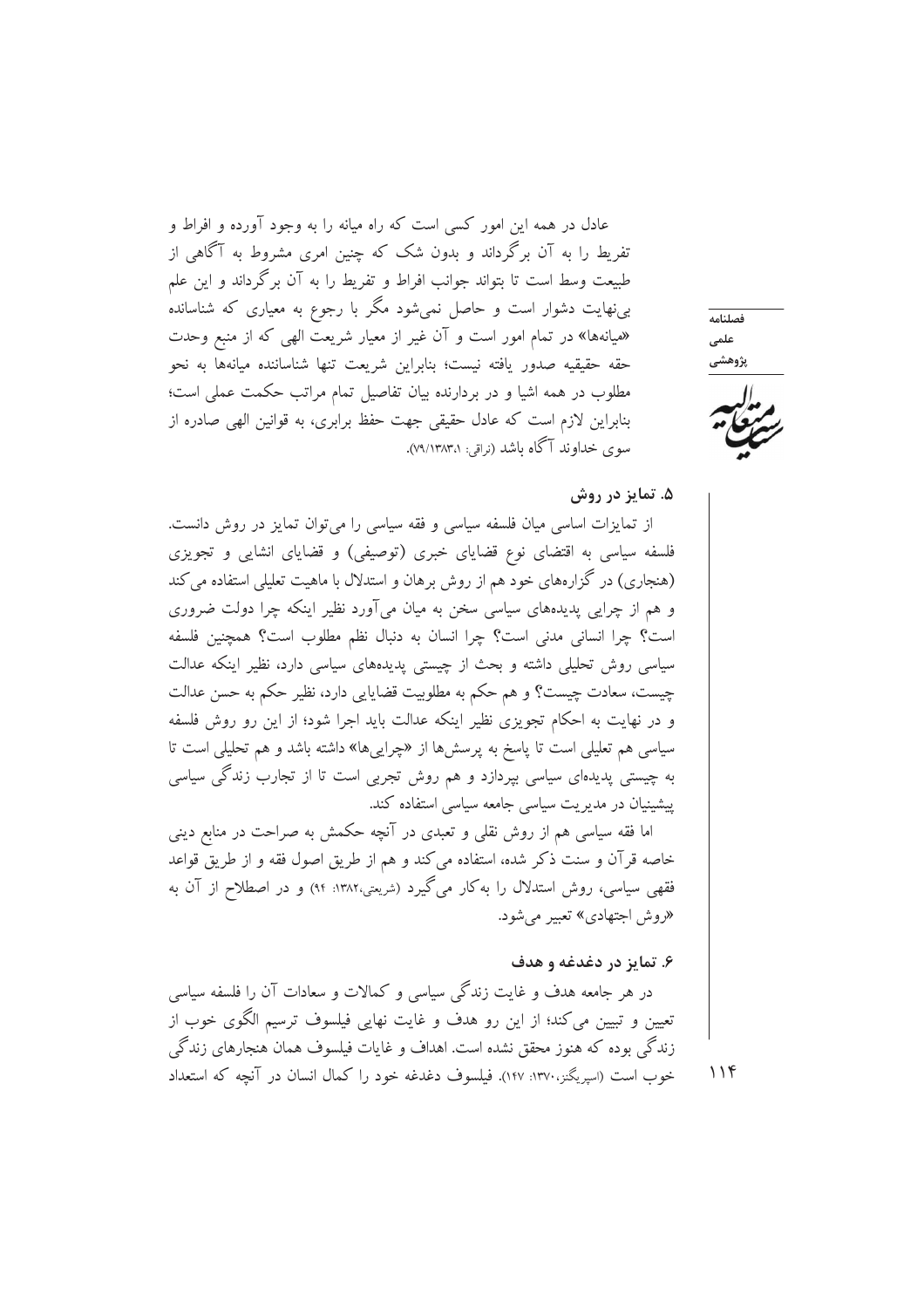آن را دارد و هدفش را تأسیس مدینه فاضله یا نظام سیاسی فاضل قرار می دهد (نجار، مجله معارف، ش ٣: ٨۶).

سیاسی مکلفین یا بیان قواعد زندگی سیاسی می،داند. زندگی سیاسی که فقیه آن را هدف

خود قرار می،دهد وجود خارجی، عینی و فعلی دارد و فقیه در آن زندگی می کند؛ چنین

جامعهای اعم از جامعه مطلوب فیلسوفانه است یا جامعه آمیخته با انواع کجرویها و مفاسد و

درحالی که فقیه دغدغه خود را زندگی متشرعانه و هدف خود را بیان احکام رفتارهای

سياست متعاليه

• سال اول • شماره دوم • پاييز ۹۲

مقايسەي فلسفه سياسى و فقه سياسي  $(111517)$ 

۷. تمایز در مسائل

انحر افات.

تمایز دیگر این دو در باب تمایزگذاری مسائل را میتوان در سنخ گزارههایی که مسائل اين دو دارند جستجو نمود.

گزارههای فلسفه سیاسی هم ۖ وصفی (اخباری) و تحلیلی است و هم انشایی و هم تجویزی (هنجاری). فلسفه سیاسی قبل از تجویز آنچه خیر و مطلوب است، به شناخت ماهیت فضائل و یدیدههای سیاسی نیازمند است تا به تجزیه و تحلیل مفهومی فضائل و رذائل و یدیدههای سیاسی بیردازد و تا معرفت حقیقی را از آنها بهدست آورد و در ادامه، آن را تجویز یا رد کند. آنچه فیلسوف تجویز می کند، همان معیار یک زندگی خوب است که ابتدا فیلسوف آنها را در ذهن خود به عنوان الگوی خوب ترسیم می کند، سیس آنها را به عنوان هنجارهای زندگی خوب تجویز می نماید (اسپریگنز،۱۳۷۰: ۱۴۷ ـ ۱۴۸).

مسائل اساسی فلسفه سیاسی بسته به نوع تأملات فیلسوف سیاسی که برخی وصفی و برخی انشایی و برخی تجویزی است به سه دسته تقسیم می شود. دسته اول، مسائلی که فیلسوف به توصیف آنها می پردازد و از چیستی و چرایی بحث می کند، نظیر بحث از چیستی و چرایی مدینه فاضله، سعادت، ریاست، انسان مدنی، دولت و نظام سیاسی و عدالت؛ دسته دوم، مسائلی است که فیلسوف به انشا و تولید قضایای آنها اقدام می کند، نظیر آنچه عقل عملی از فضائل میشناسد و به عنوان اجناس فضائل یعنی حکمت، شجاعت، عفت و عدالت معرفی کند؛ و دسته سوم، مسائلی که شأن تجویزی دارند و فیلسوف در رسیدن به سعادت انسان در قوه متخیله به ترسیم آنها بر آمده و در زمان آینده به تحقق آنها مي يو دازد، مثل ترسيم نظم و مدينه مطلوب.

اما مسائل فقه سیاسی اگر دستهبندی به خود بگیرد، تفاوت ماهوی با یکدیگر از حیث سنخ گزارههای آن ندارد و جملگی تجویزی هستند. سنخ گزارههای فقه سیاسی هنجاری یا انشایی است، بدین معنا که مجتهد با دریافت احکام موضوعات خارجی سیاسی، احکام آنها را استخراج و وجوب انجام آن یا عدم وجوب آن حکم می کند (میرموسوی، ۱۳۸۹: ۸۸).

 $\bigwedge$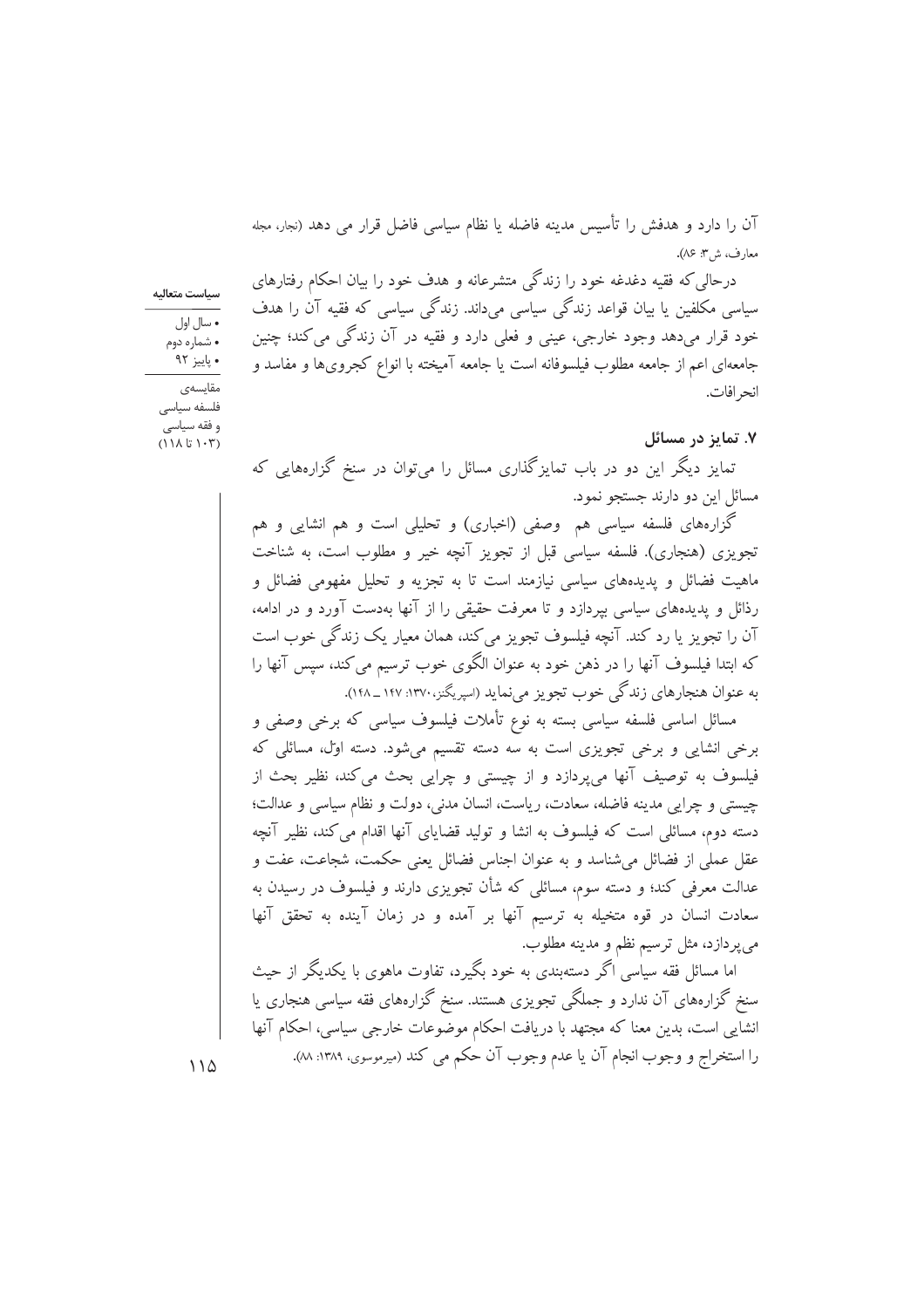جمع بندي

فلسفه سیاسی و فقه سیاسی، ضمن اشتراک در هدف نهایی و کارکرد خود، یعنی ساماندهی زندگی سیاسی با اصول و قواعد کلی سعادتآور و قواعد جزئی ساماندهنده و عدالتآور در مبانی توجیه کننده زندگی سیاسی و تولیدگر عقلانیت، دارای تمایزاتی نیز در کارکرد، هدف، مبانی و روش می باشند، بهطوری که چنین تمایزاتی به آن می|نجامد که فلسفه سیاسی از تقدم رُتبی در میان علوم عملی دانش های سیاسی اسلامی برخوردار گردد. در این صورت هر فقیه باید در یک دستگاه فکری هستی شناسانه و معرفتشناسانه به تفسیر شریعت و دریافت احکام فقهی برآید تا به دریافت آن نوع احکامی از زندگی مدنی و سیاسی دست یابد که فلسفه سیاسی آن را بر پایه پیوند عقل و وحی توجیه و تبیین نموده است. نتيجه حاصل از اين مقايسه آن است كه مقايسه «فلسفه سياسي و فقه سياسي» اگرچه فی نفسه از مباحث و موضوعات بنیادی می باشد، اما می تواند نتایج کاربردی داشته باشد. این نتایج عبارتاند از:

با توجه به تمایزات برشمرده شده، همچنان که امروزه فقه سیاسی حضور پررنگ در زندگی سیاسی دارد، نباید از حضور و ضرورت فلسفه سیاسی غافل شد، بلکه باید بیش از پیش به بازخوانی متون فلسفه سیاسی گذشته و نظریه پردازی در این زمینه پرداخته شود و حضور آن را در زندگی سیاسی فعال نمود و زندگی سیاسی و دینی خود را در هویت، بنیانها و مفاهیم اساسی از دیگر جوامع برجسته ساخت.

لازم است بین این دو در هدف، روش، بنیانها و مسائل مرزبندی لازم صورت گیرد تا در زندگی سیاسی هریک در جای خود حضور فعال داشته و کارکرد خود را نشان دهد.

زندگی سیاسی موجود خود را باید با ملاحظهٔ اشتراکات و تمایزات فلسفه سیاسی و فقه سیاسی، نقد و ارزیابی کرد تا هریک کارکرد خود را در پویایی و پایایی و رشد و تعالی زندگی سیاسی نشان دهد.

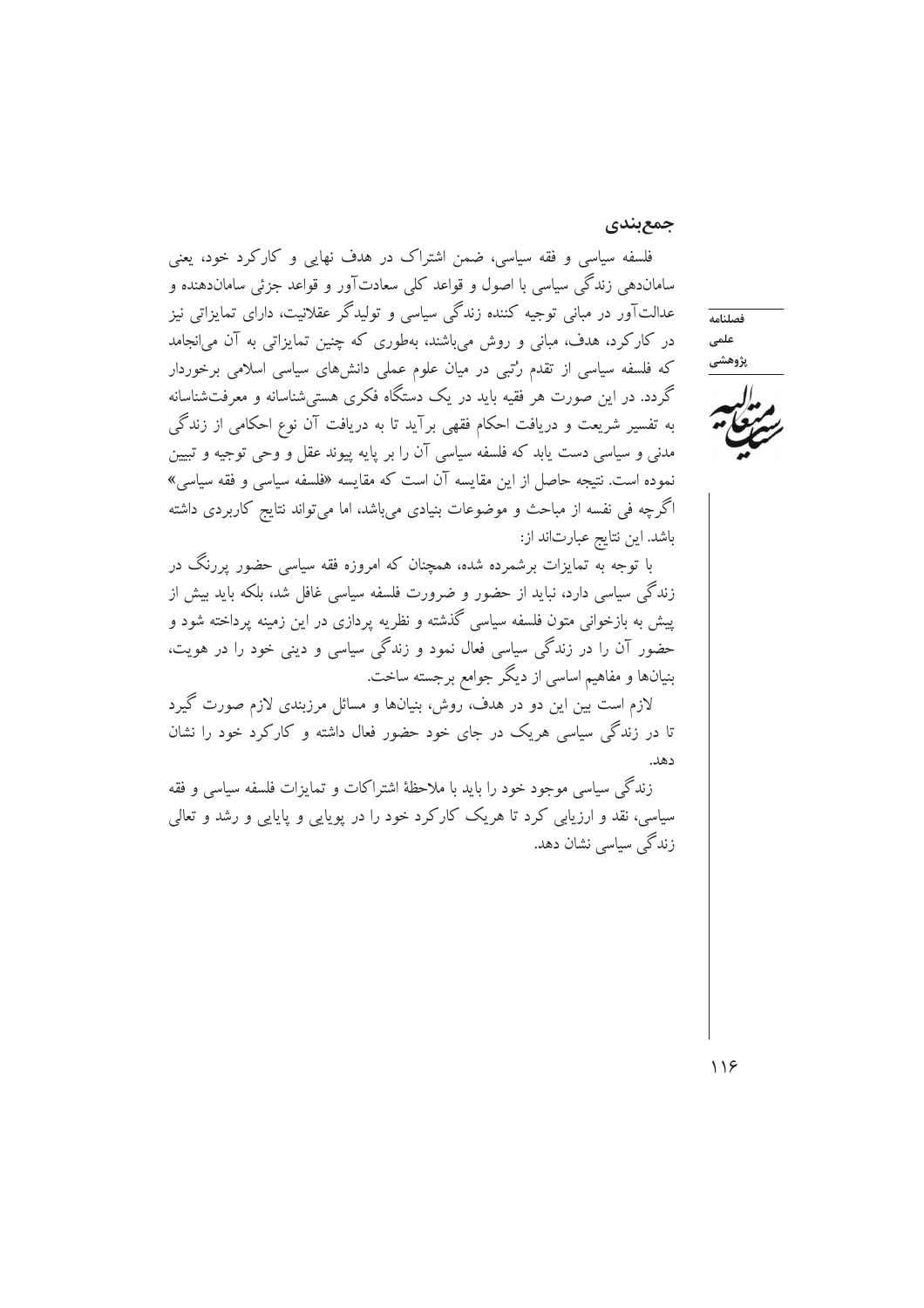# منابع

 $\bigwedge$